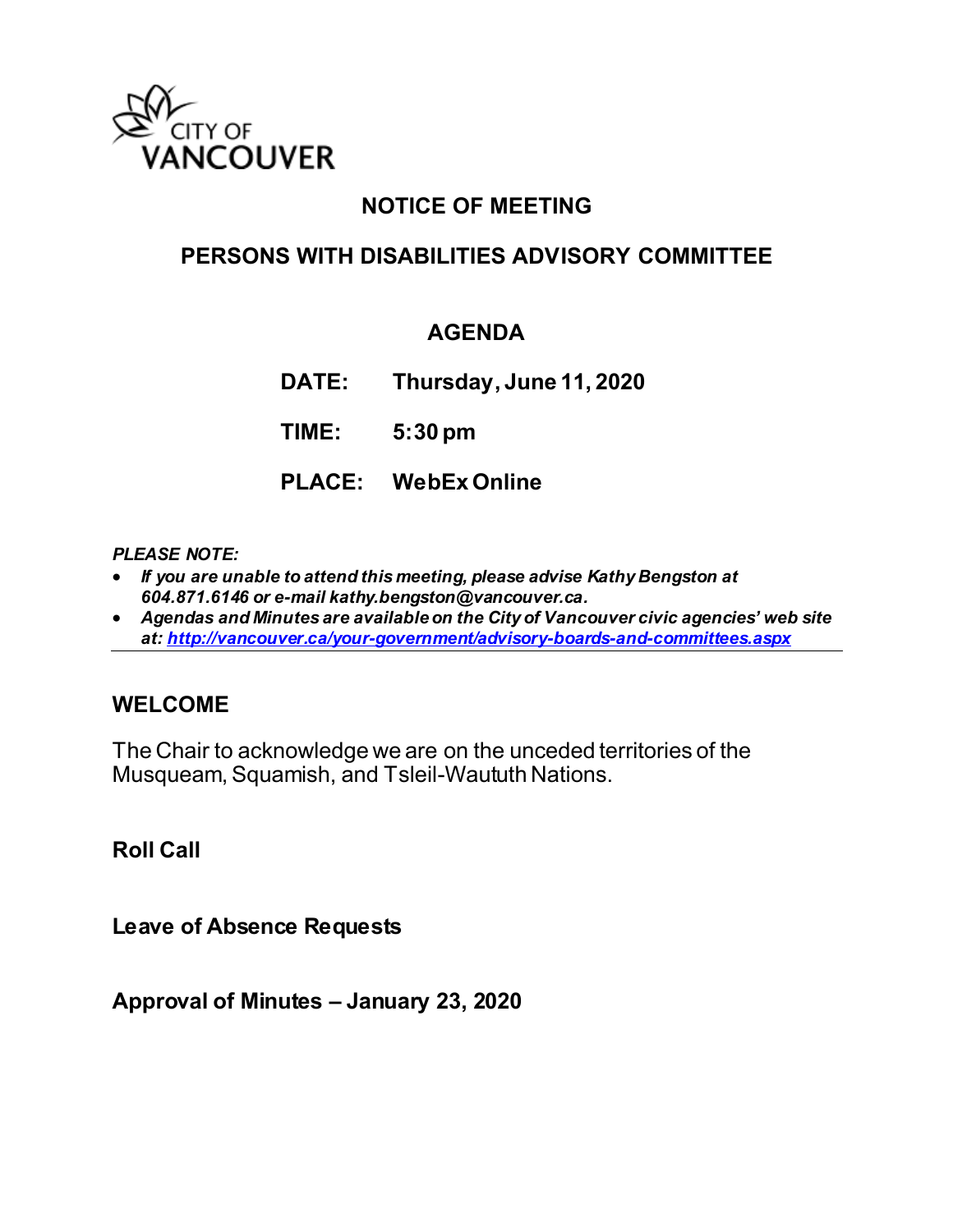## The Chair to introduce the following motions for the Committee's consideration.

# **a. SPARC BC – Geomapping Project**

 **b. Stanley Park – Exploring Options to Reduce Motor Vehicle Traffic** 

# **2. Universal and Inclusive Design 5:50 – 6:10 pm (Feasibility Study)**

Facilities Planning Staff will present the completed study as part of the Capital Plan project upgrade.

# **3. Mobility and Public Life Response 6:10 – 6:30 pm and Recovery Initiatives**

Engineering Staff to provide a short update and seek feedback on above topic in relation to COVID-19 Pandemic.

| 4. | <b>Liaison Updates</b>                                           | $6:30 - 6:50$ pm |
|----|------------------------------------------------------------------|------------------|
|    | a) Stanley Park – Update Request                                 |                  |
| 5. | <b>Food Policy Statement Update</b>                              | $6:50 - 6:55$ pm |
| 6. | <b>Jeanette Anderson Street Naming</b><br><b>Proposal Update</b> | $6:55 - 7:00$ pm |
| 7. | <b>George Pearson Centre Update</b>                              | $7:00 - 7:05$ pm |

## **1. Motions 5:40 – 5:50 pm**